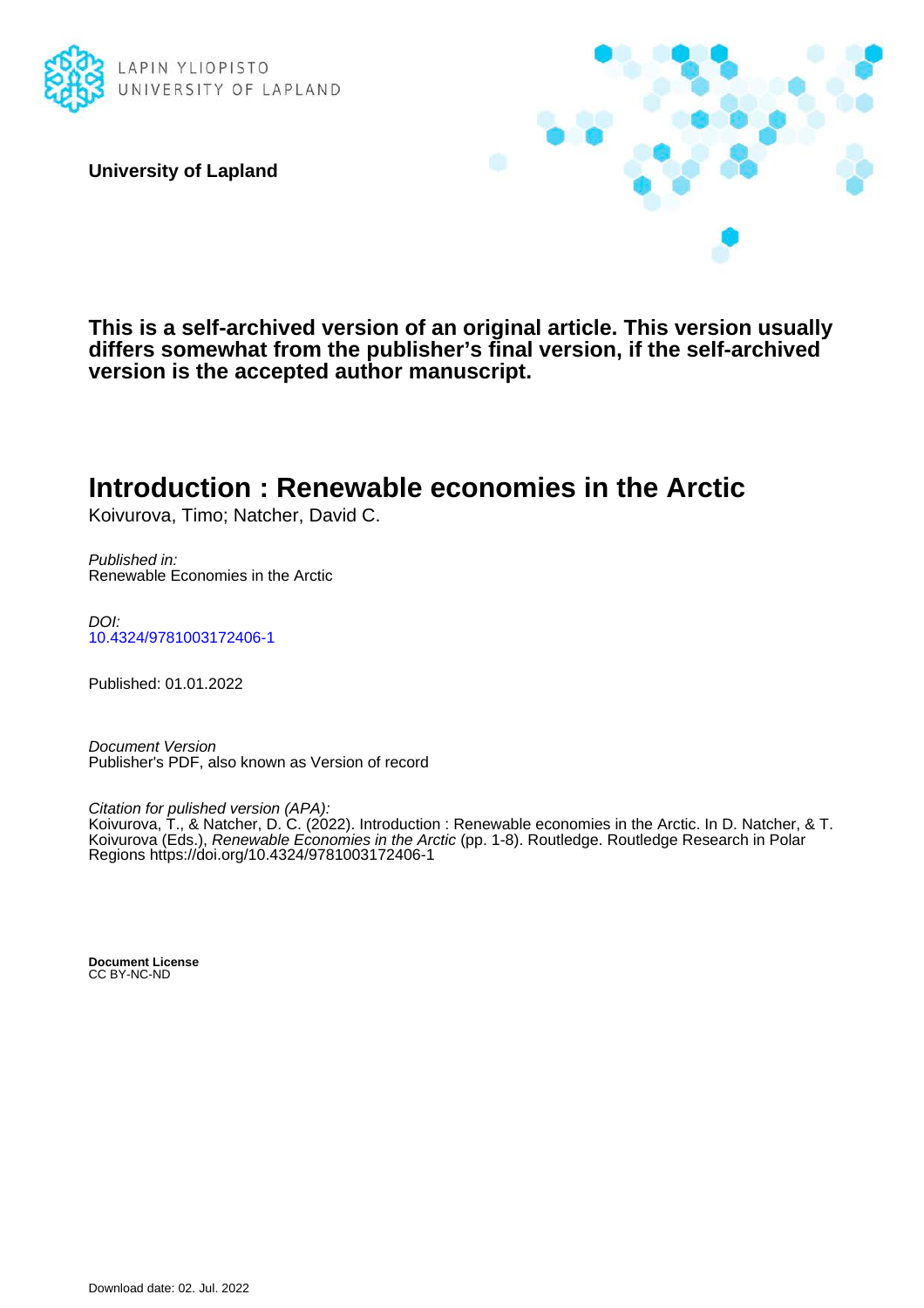## **1 Introduction**

## [Renewable economies in the Arctic](#page--1-0)

*David C. Natcher and Timo Koivurova*

#### **Introduction**

Arctic economic development has long been synonymous with resource extraction. For centuries, the Arctic has been exploited for its vast minerals, fisheries, marine mammals, water, oil, gas, and timber resources. While non-renewable resource extraction has created considerable wealth for some, the extraction of non-renewable resources has also left a wake of devastation in Arctic ecosystems and has threatened the wellbeing of Indigenous and other Arctic peoples who are left to bear the costs of past developments. In Canada, Justice Thomas Berger (1977, p. 123) forewarned nearly a half-century ago that "[i]t is a self-deception to believe that large-scale industrial development [will] end unemployment and under-employment of people in the North. We have never fully recognized that industrial development has, in itself, contributed to social, economic, and geographical dislocation." Despite these warnings, non-renewable resource extraction continues to hold a prominent role in the development strategies of Arctic states and continues to be promoted by those of influence as the most expedient route to improving the socio-economic conditions of Arctic communities.

While non-renewable resource extraction remains the economic linchpin of most Arctic states, local communities across the Arctic are making important strides in diversifying their economies through new and innovative ways, all of which hold great promise for the sustainable development of Arctic regions. There are a number of drivers that justify the transition from extractive to renewable Arctic economies. The ethical and environmental values are of extreme importance and are at the core of the United Nations' Sustainable Development Goals (SDGs). Adding additional urgency are the findings of the Intergovernmental Panel on Climate Change Special Report 4 that calls for action to limit global warming to no more than 1.5°C by 2030. In the Arctic, where the impacts of climate change are projected to be most extreme, local action is not only warranted but critical. In response to these global challenges, Arctic communities are making novel technological advancements in digital technologies, renewable energy capabilities,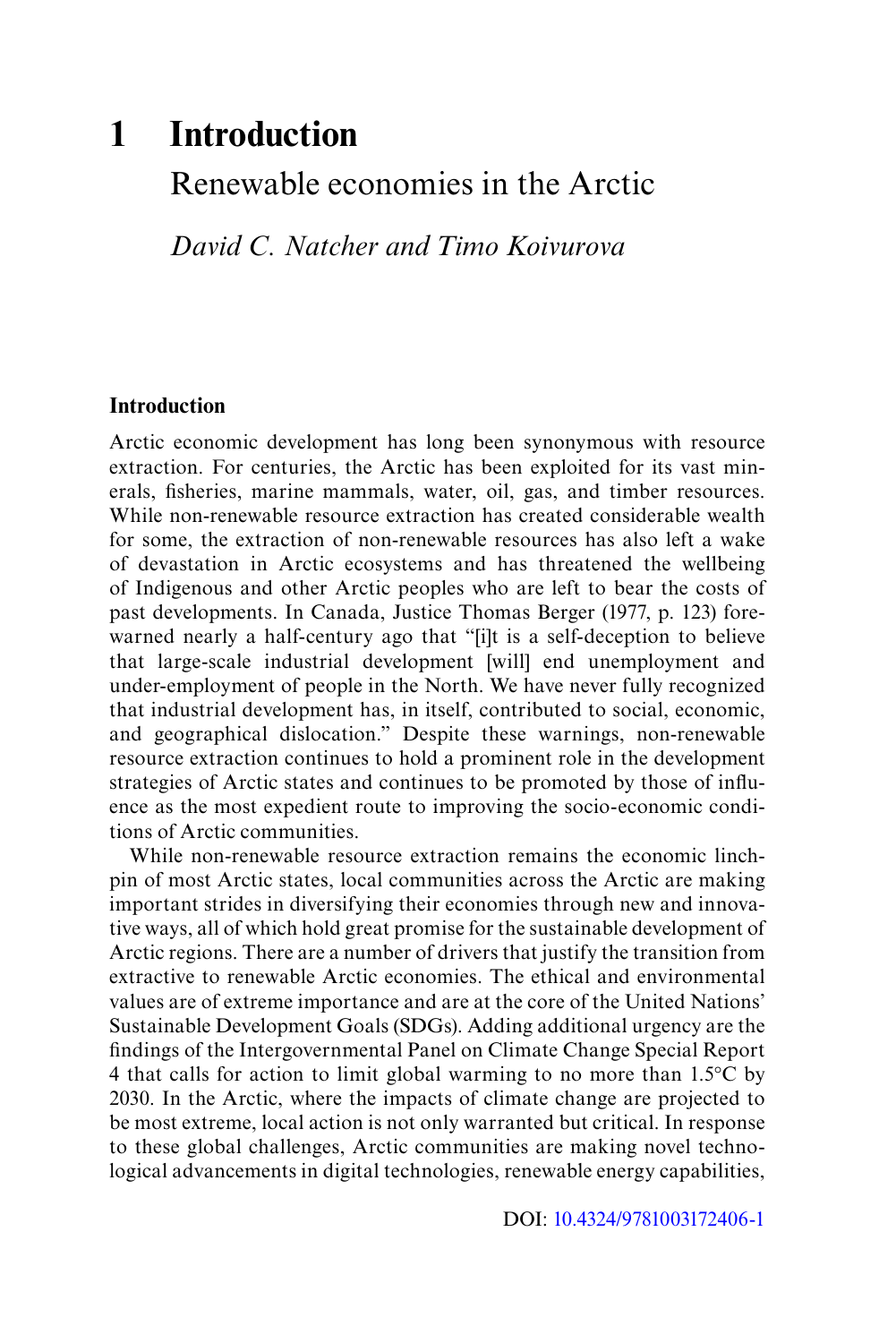#### 2 *D. C. Natcher & T. Koivurova*

sustainable food systems, and other social economy enterprises. These advances are creating a paradigm shift in Arctic development where new technical and entrepreneurial skills are emerging. This is particularly apparent in the many small- and medium-sized enterprises that have developed around the circular economy and industrial biotechnologies.

Notwithstanding the important advances being made in renewable economies, many parts of the Arctic continue to be challenged by under-developed and badly depreciated infrastructure. Arctic communities have also established tenuous relationships and ineffective interaction with research and development organisations. Some Arctic regions are also being affected by declining and limited skilled labor forces, inadequate education and training opportunities, and ineffective legislative and policy support. These and other constraints have made it difficult to diversify local economies and lesson their dependence on non-renewable resource extraction. While much of the transitionary burden will be on communities whose responses will be place-based and challenge-led, there will remain an important role for governments and international organisations to provide the necessary legislation and policy support. This will be particularly necessary to overcome the infrastructure and labor constraints noted above. Yet, there is also a need for governments to disseminate practical information that can inform local actions and decision making. The sharing of knowledge and business development experiences can inform the efforts of others in ways that may lead to scalable outcomes across the Arctic.

This commitment is well reflected in Arctic Council's Sustainable Development Working Group (SDWG) Strategic Framework (2017), where it has reaffirmed its commitment to supporting self-sufficient, resilient, and healthy Arctic communities. This commitment includes protecting the Arctic environment and to ensure the sustainable development of local livelihoods and the preservation of cultural traditions. These commitments are premised on the harmonisation of three core elements of Arctic sustainable development: social equity, economic development, and environmental protection. To facilitate this harmonisation, the SDWG has set out to compile practical knowledge that can be used by Arctic communities as they transition to more sustainable forms of development. This volume is an outcome of that commitment.

This volume was led by the SDWG's Social, Economic, and Cultural Expert Group (SECEG) in their capacity to provide practical knowledge that can be used to advance the social, economic, and cultural well-being of Arctic peoples through sustainable and integrated approaches to renewable economic development. This is the first in a planned series of publications that will address various themes of Arctic sustainable development. In this inaugural volume, we have drawn on the expertise of scholars from across the Arctic, asking them to explore the challenges and unique opportunities that exist for renewable economies in Arctic regions. This volume offers various perspectives on Renewable Economies in the Arctic and how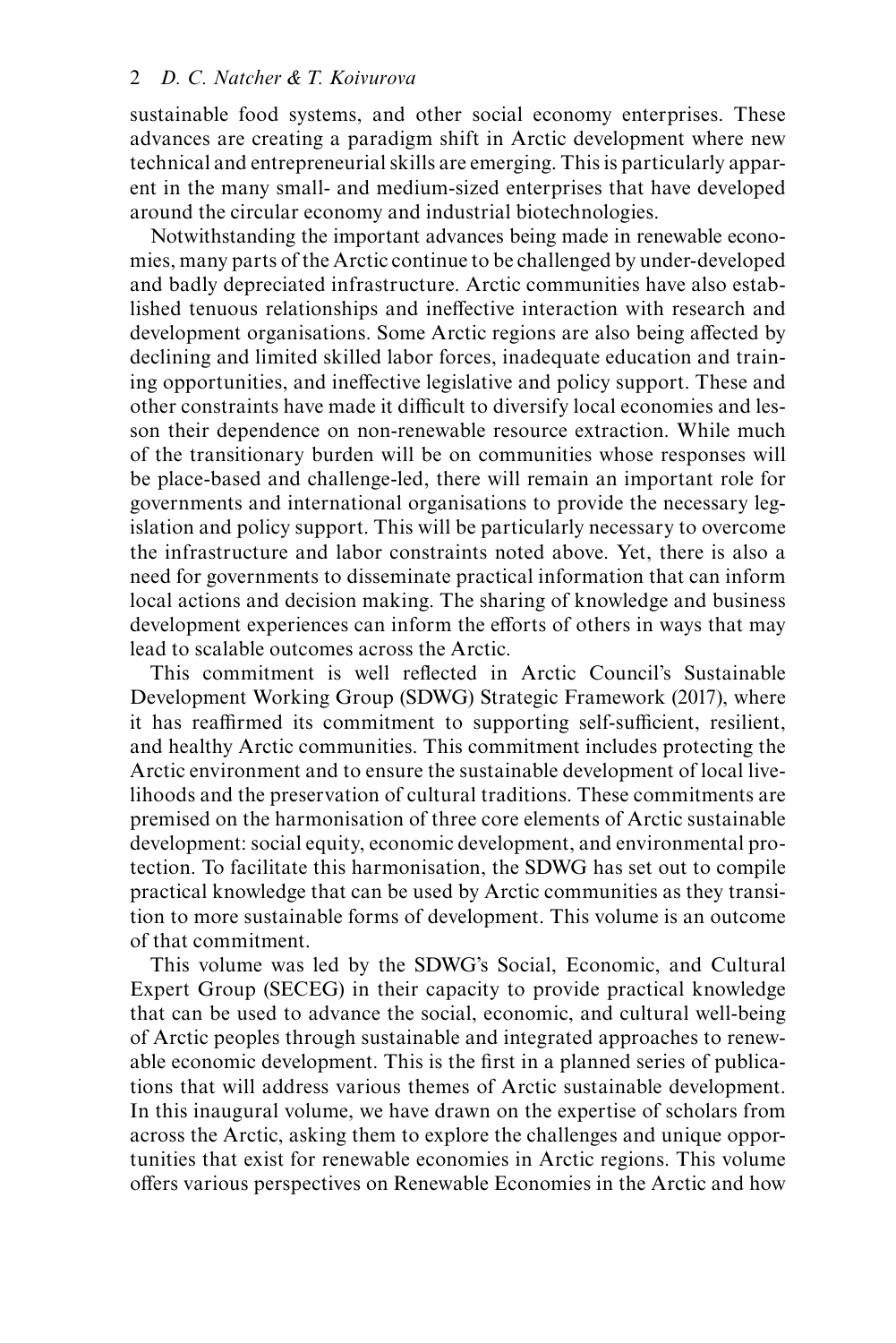these forms of economy are being supported scientifically, economically, socially, and politically. This volume is designed to provide the reader with a broad understanding of the current status and contribution of renewable resources to the Arctic economy and to create a foundation of knowledge on which to build policy, practice, and future research. We believe this can be an important contribution to scholarship, policy, and future economic development in the Arctic.

Our intention was to provide a holistic Arctic perspective, against the backdrop of prevailing social, economic and climatic related challenges. However, a challenge in achieving this holistic perspective is to adequately capture the enormous geographical, cultural, and economic complexity that defines the Arctic. The diversity of the Arctic means the different regions will have their own assets and challenges, which require appropriate place-based responses that elude generalisation. Given the enormity of this challenge, we make no claims of absolute representation. Rather, we intend only to provide a glimpse, albeit well-informed by a group of international experts in their respective fields, of the breadth of advances being made in the Arctic's renewable economic sectors. Undoubtedly some important examples have been excluded, and we encourage others to take up the challenge of bringing them to light for others to learn from. We hope the 14 chapters presented here serve that purpose.

#### **Chapter outlines**

Following this introductory chapter, Tim Pasche and Olaf Kuhlke explore digital creative entrepreneurship as it is impacted by data connectivity and communication infrastructure in remote communities of the North American Arctic. In addition to summarising details related to access, data speeds, and bandwidth in specific regions of the North, this chapter looks at values-based Arctic digital entrepreneurial curricular development, collaborative possibilities between Nunavut and Alaska, and cites opportunities and challenges for the Arctic's Indigenous creative economy. Similarities and differences between the United States and the Canadian Arctic in terms of opportunity and networking based on digital connectivity and cost of access are also explored. The chapter offers specific examples related to opportunities and barriers for Arctic small business development given variances in digital access. The chapter concludes with a number of important policy recommendations for government and industry.

In Chapter 3, Ken Coates and Carin Holroyd show that Arctic regions have a great deal to gain and, equally, much to lose from the twenty-first century-onslaught of new technologies. Led globally by such large firms as Samsung, Apple, Nokia, Panasonic, Alphabet/Google, Microsoft, Sun Systems, Cisco, TenCent, and Huawei, the recent technological and economic transformation has had profound effects on the global economy. New technologies like food factories, small modular nuclear reactors,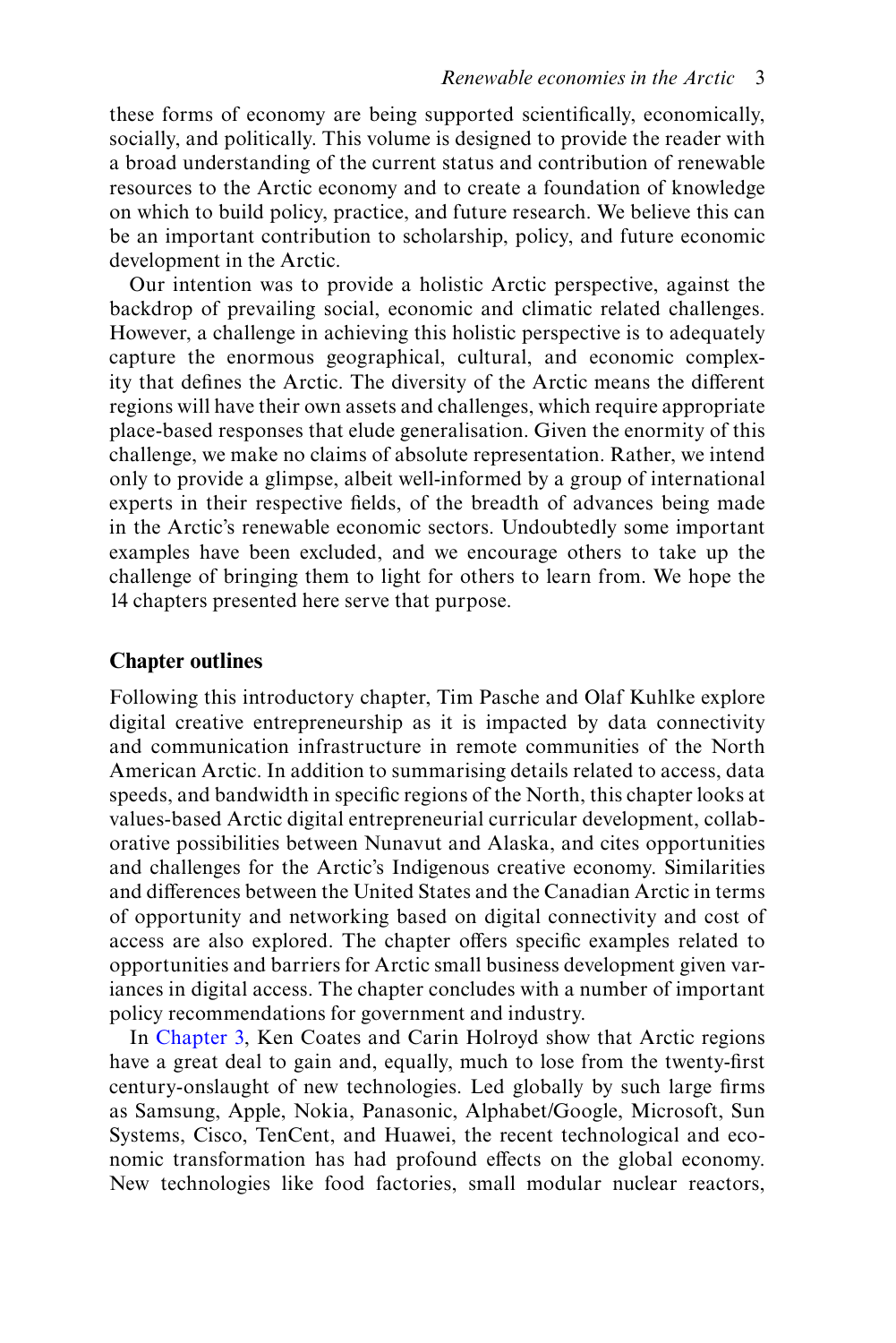autonomous vehicles, and drones are already disrupting existing industries, while high-speed Internet and satellite systems provide the foundation for radical changes in health care, education, governance, and business. Advocates of Artificial Intelligence (AI) argue that AI, along with 5G wireless capabilities, will have profound economic and social effects globally. Yet, the impact of these technologies on the Arctic is rarely mentioned in international discussions, and it remains unclear if the Arctic will see net benefits, dramatic losses, or mixed results from them. To some extent, the impact will depend on how Arctic states and communities approach the challenges and opportunities these new technologies represent.

In Chapter 4, Timo Jokela and his co-authors examine the impact of creative industries on renewable economies in the Arctic. Until recently, understanding of the frameworks of the creative industry and renewable economy has remained vague, especially in the field of art and design. In this chapter, the potential of art and design in promoting renewable economies is explored, using the concepts of ecosystem services, particularly cultural ecosystem services, and place-making as our theoretical and practical framework. This framework allows us to rethink the ways that creative entrepreneurs, businesses, and communities may collaborate, through art and design, in place-based development in the rapidly changing Arctic. By presenting case studies drawn from Alaska (United States), Canada, Finland, and Russia, the authors not only share experiences and findings but also suggest future lines of enquiry. The takeaway finding from this chapter is that creative, renewable economies in the fields of art and design can play an important role in the future of sustainable development in peripheral and remote areas in the Arctic.

Patrick Maher and his colleagues (Chapter 5) continue this discussion in their examination of Arctic tourism. Viewed through the lens of the "destination," this chapter explores the various ways tourism has developed, and continues to develop, in the Arctic. Many Arctic actors assume that the publicity of a specific place or region will lead to increased number of tourists and investors. But this has not poroven to be the case. Rather, an important success criterion for the tourism industry is to provide the right experience to the right visitor. For this to happen, the image of the Arctic alongside the realities of small communities must be addressed.

In Chapter 6, Chris Southcott reviews the role of the social economy in Nunavut, Canada. The social economy is made up of organisations in the not-for-profit sector that seek to enhance the social, cultural, health, economic, and environmental conditions of communities. These organisations continue to be an important part Nunavut's effort to resist an overdependence on extractive resource development in the region. While extractive resource industries will continue to be an important part of Nunavut economy, this chapter offers direction for how communities can leverage those resource revenues to hasten the transition to renewable economic development opportunities.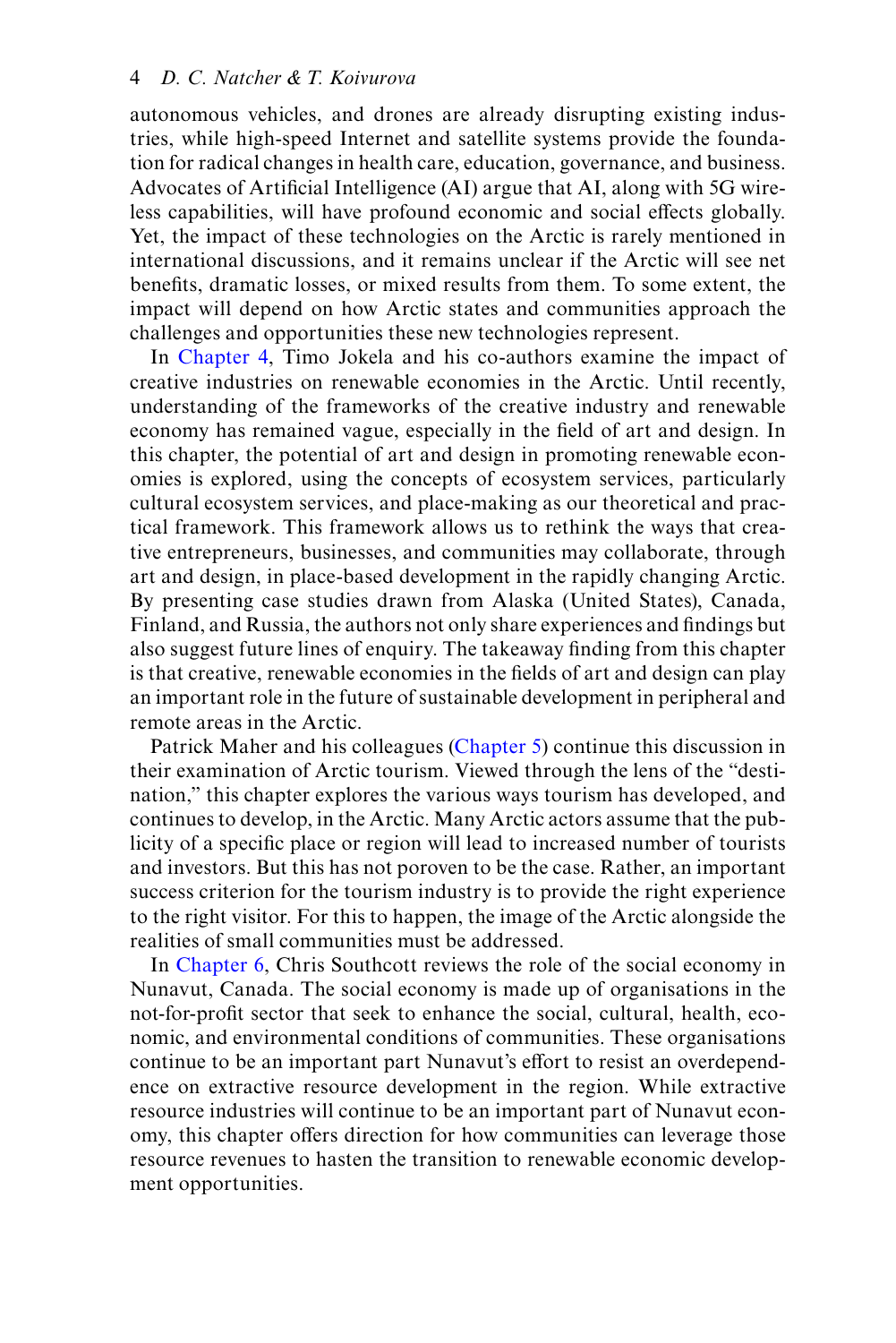In Chapter 7, Martin Olsen argues that smaller institutions of higher learning within the Arctic must play a significant role in tackling the issues facing the region in a more *practical* sense. Olsen proposes that educational institutions should work with geographically embedded knowledge in a real work setting and focus on solutions relevant to the area and its stakeholders. However, for this to become a reality, changes to how many small Arctic universities currently operate must be made. To that end, an outline of an operational framework is offered that universities in the Arctic can consider as they strive to minimise reliance on input resources in order to maximise their sustainability output. Most instructively, this chapter describes a basic framework, and provides a point-by-point analysis of each step in the process, outlining a theoretical basis and practical considerations.

Norma Shorty (Chapter 8) extends the knowledge-economy discussion through an exploration of Indigenous-led research that embraces Indigenous knowledges, philosophies, methods, and healing. In order for Indigenous knowledge to be sustainable, Indigenous peoples must return to their philosophies, methods, and heritage in order to fully embrace what their ancestors left behind for them to decipher and put to use. This chapter makes a call for long-term Indigenous-led research, for the purpose of articulating, defining, and implementing Indigenous Knowledge as a critical and the most historically relevant renewable resource in the Arctic.

In Chapter 9, Karin Buhmann and her colleagues examine how climate change has spurred projects in Arctic countries to shift to lowcarbon renewable energy sources. Several of these projects have been met by protests by local communities including Indigenous groups concerned with environmental and social impacts. These tensions underscore the need for stronger and meaningful involvement of communities and Indigenous peoples in impact assessments and consultation processes in order to identify and address concerns from the local perspective. Based on cases from Sápmi, Greenland, and Canada, this chapter shows that in some cases renewable energy projects can have perversely negative impacts on community health and safety as well as the traditions and income-generating activities of Arctic Indigenous groups. The authors argue that the need for energy justice highlights the importance of approaching climate change responses and renewable energy transitions in ways that adequately address local concerns, needs, and rights in a manner that is meaningful to those who may be adversely affected.

Dorothée Campou and Greg Poelzer (Chapter 10) carry this discussion forward by exploring the extent to which Indigenous communities participate in the transition to renewable energy in the Arctic region. Using the concept of energy justice, this chapter provides legal and empirical arguments to demonstrate the need to consider energy justice in order to ensure that the transition to renewable energy in the Arctic region addresses the rights of Indigenous peoples. In so doing, the authors outline the importance of renewable energy as a means to achieving sustainable development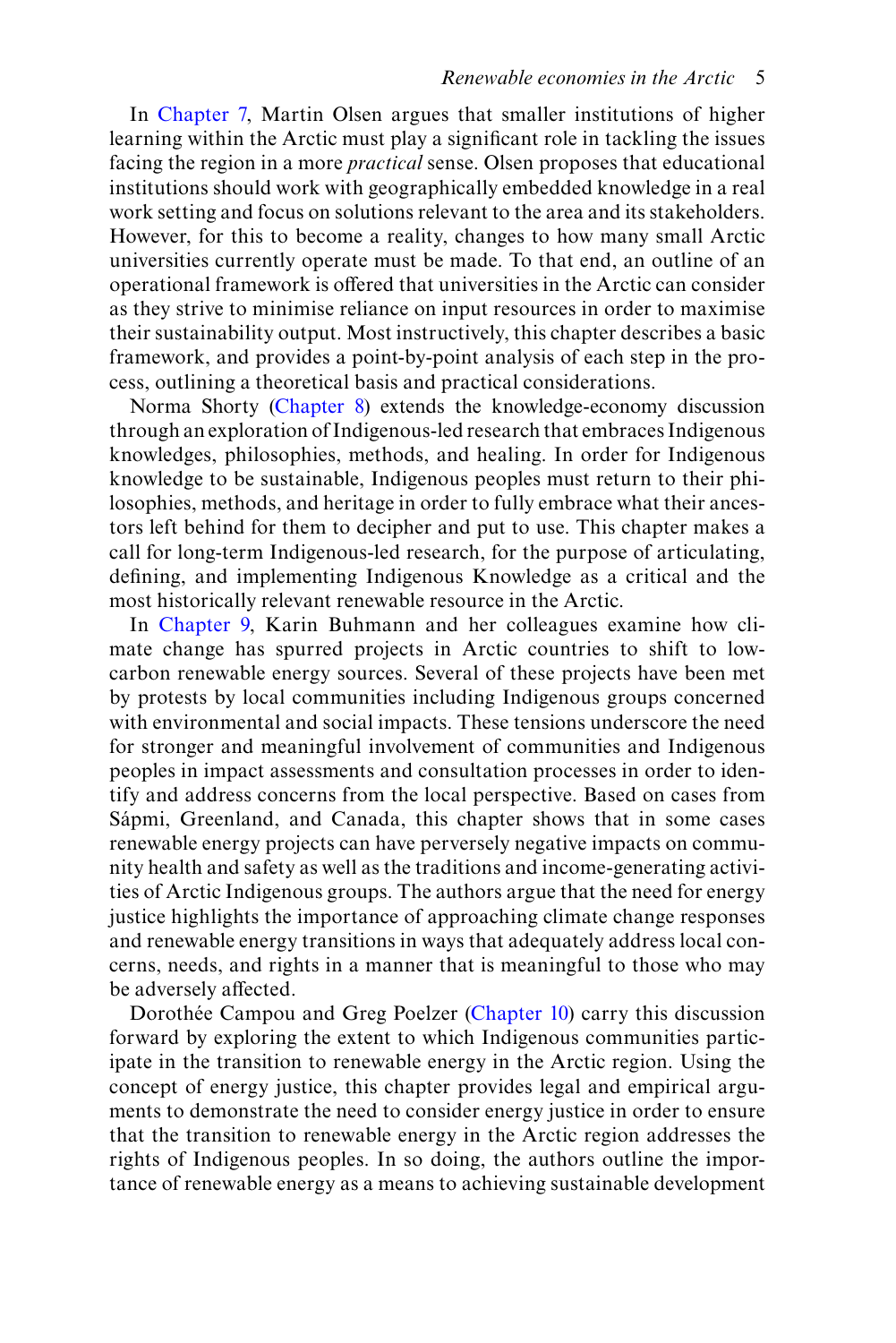and to fulfilling human rights in accordance with the international commitments of Arctic states adopted under the auspices of the 2030 Agenda and the SDGs in 2015. Second, the chapter outlines the broader contexts and corresponding patterns of renewable energy development in the Arctic. Against this backdrop, the chapter examines the actual state of play of the energy transition and its impact on Indigenous peoples in the Arctic based on illustrative examples. For this purpose, the chapter includes examples from Canada, Alaska, and Russia and in the Nordic countries of Norway and Sweden. Based on this appraisal, the authors offer important recommendations for policymakers and business leaders to achieve greater justice for Arctic Indigenous peoples during this current period of the global energy transition.

In [Chapter 11,](#page--1-0) Bjørg Helen Nøstvold, Ingrid Kvalvik, and Morten Heide share the results from a study they completed on "Arctic Origin" as a marketing opportunity for food producers in Arctic Norway. The assumption was that it is possible to achieve added value based on Arctic origin in strategic marketing, but to do this, it is vital to know what consumers perceive as Arctic qualities. The chapter shows that consumers associate reindeer, seafood, and game as Arctic species, and associate food from the Arctic as natural, pure, healthy, tasty, and traditional. The perception is quite similar in the north and south of Norway. This means that producers generally can use the same branding, unless they have a strong focus on a local food image. Furthermore, many of these characteristics are in line with current international food trends related to health and environmental sustainability.

In [Chapter 12,](#page--1-0) Catherine Chamber and her colleagues examine fisheries that center on both capture fisheries and its related industries (e.g., fish processing, gear manufacturing, harbor operations, etc.) and subsistence fisheries that contribute to local mixed economies. The Arctic marine socio-ecological ecosystem is experiencing a continuous, rapid change including shifts in the range of fisheries, decreasing sea ice coverage, increased risk of pollution, and varying forms of economic development and governance changes that can have both positive and negative impacts. The specific objective of this chapter is to use the best available data to contribute to scholarship, policy, and future development by identifying opportunities and threats for current and fisheries and aquaculture activities in the Arctic. The chapter concludes by identifying key considerations for Arctic communities and decision-makers interested in renewable economies that include fisheries and aquaculture.

In Chapter 13, David Natcher and his co-authors present the results of their recently completed study on the Arctic's food producing potential. The aim of the project was to assess the potential for increased production and added value of foods originating in the Arctic, with the overarching aim of improving northern food security, and enhancing the social and economic conditions of Arctic communities. The results of the project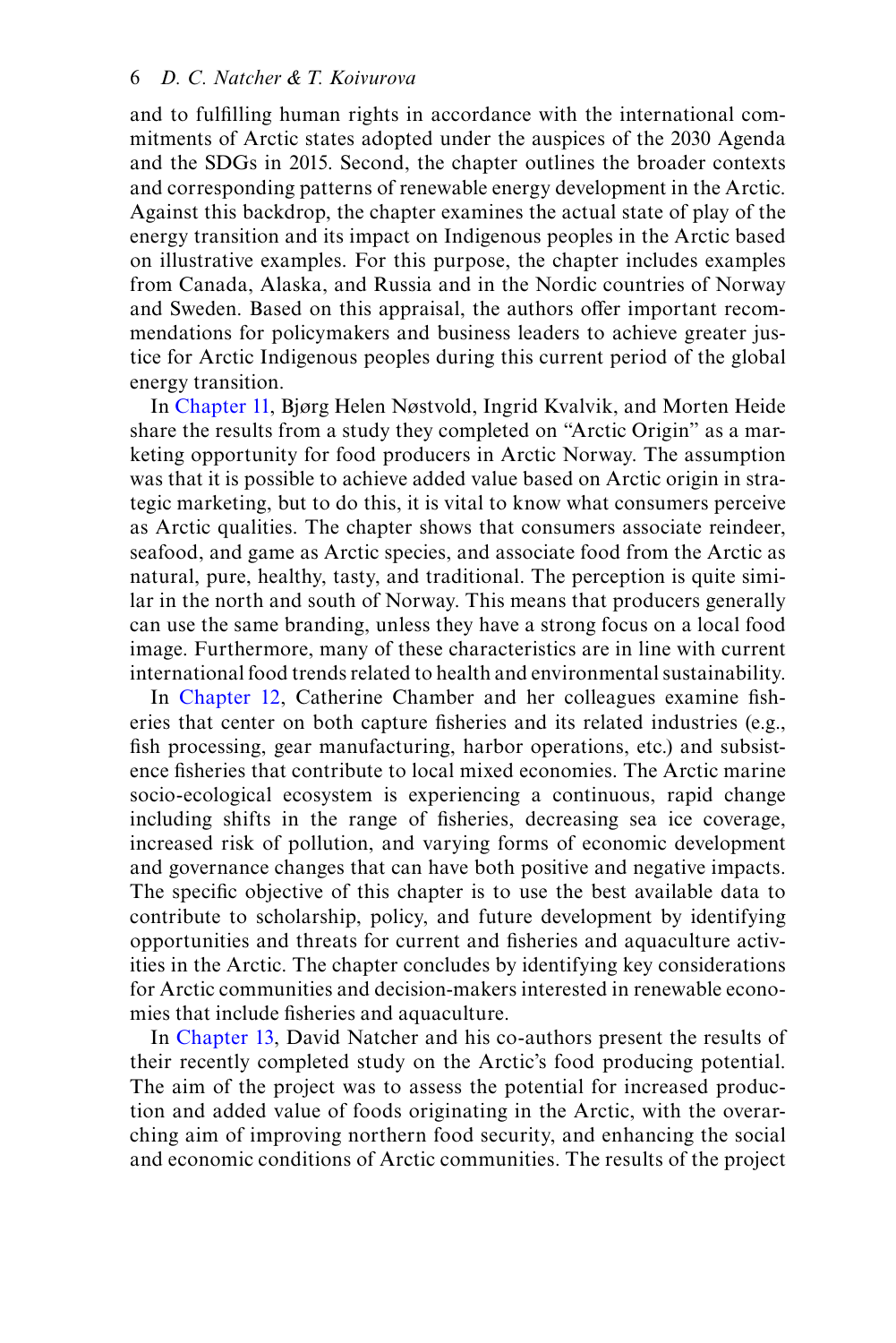affirmed that the Arctic region is a considerable producer of commercial foods. Food industries are producing large volumes of food commodities that are culturally compatible with Indigenous/local food preferences and also have high export value. However, the research also found that the Arctic foods value chain is challenged by a host of social, economic, logistical, and political obstacles. While these challenges are experienced unevenly across the Arctic regions, Arctic food industries: (1) tend to be fragmented; (2) have tenuous professional connections; and (3) have limited communication streams. In this chapter, the authors make a call for a cluster-based approach to food innovation that can draw together Arctic food producers with governments, Arctic Indigenous communities, universities, research centers, vocational training providers, and industry associations. A cluster-based approach to food innovation would be guided by the combined efforts to respond to regional challenges in food security and renewable economic development.

In the concluding chapter [\(Chapter 14\)](#page--1-0), Natcher and Ingram present the results a regional study that examined the nexus between water, energy, and food systems in northern Canada. In 2017, the Arctic Council, under the Finnish Chair, adopted the United Nations' SDGs to inform its strategic policy direction; noting that the SDGs are global in scope but are amendable to the sustainable development of Arctic regions. In that same year, the Arctic Council's SDWG made a commitment to use SDG targets as guideposts for advancing its sustainable development agenda. However, before those guideposts could be determined, the SDWG emphasised the need to better understand the nexus—or the connections and interactions that occur between SDG targets. The SDWG cautioned that failing to consider the nexus between SDG targets could result in ill-informed and unintended policy outcomes, whereas an accurate accounting of the synergies and trade-offs between SDG targets could inform more sustainable policy solutions. With this direction, Natcher and Ingram examined the nexus between SDG 2—Ending hunger and achieving food security for all, SDG 6—Ensuring the availability and sustainable management of water and sanitation for all, and SDG 7—Ensuring access to affordable, reliable, sustainable, and modern energy for all. Their focus on WEF-related SDGs is particularly warranted in northern Canada, given the high rates of WEF insecurities experienced by Indigenous communities. By assessing the positive and negative interactions between the WEF-SDGs, Natcher and Ingram concluded that 87 percent of interventions to alleviate WEF insecurities would be synergistic at some magnitude, meaning that efforts to address insecurity in one WEF sector will have positive spillover effects toward the others. With synergies significantly outweighing trade-offs, this chapter demonstrates that important opportunities exist to simultaneously address WEF insecurities through mutually beneficial actions that capitalise on and promote synergetic policies.